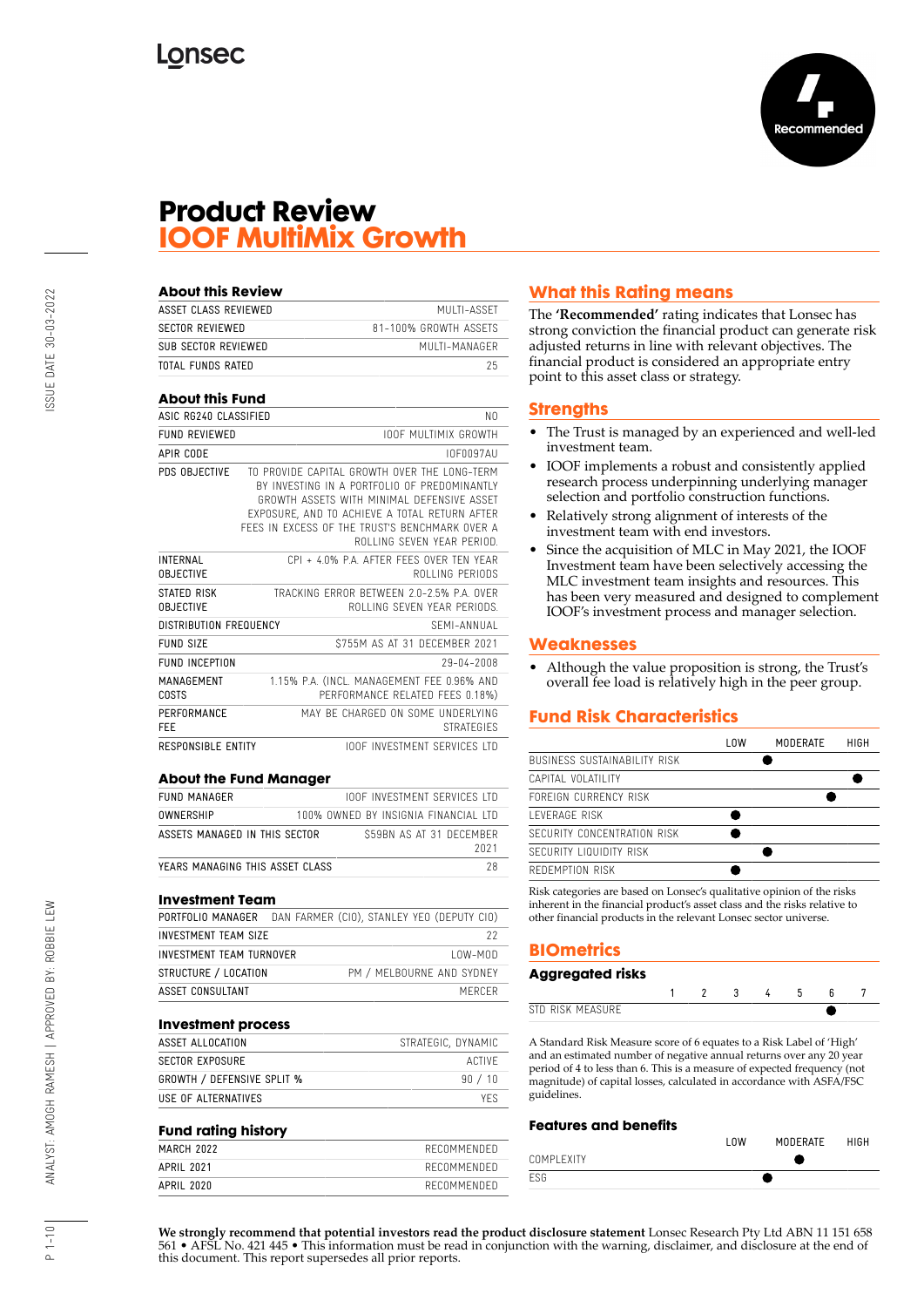# **IOOF MultiMix Growth**

#### **Fee profile**

|                     | l OW | MODERATE | HIGH |
|---------------------|------|----------|------|
| FFFS VS. UNIVERSE   |      |          |      |
| FFFS VS ASSET CLASS |      |          |      |
| FFFS VS. SUB-SECTOR |      |          |      |

Fee BIOmetrics are a function of expected total fee as a percentage of expected total return.

## **What is this Fund?**

- The IOOF MultiMix Growth Trust ('the Trust') is a 90%/10% growth/defensive Multi-Manager Fund that has exposure to a broad range of asset classes (including equities, fixed interest, property and alternatives) and employs a selection of investment managers. The Trust targets a return in excess of CPI + 4.0% p.a. after fees over rolling ten year periods.
- The Trust is managed by IOOF Investment Services Ltd ('IOOF' or 'the Manager'). IOOF adopts a Multi-Manager and active investment approach. IOOF's investment philosophy is guided by a number of key principles which have foundations in academic research. Firstly, active investment managers can outperform sector benchmarks over the long term. Secondly, in-depth research and analysis can provide superior insight and provide the potential for outperformance. In addition, the Strategic Asset Allocation (SAA) decision is the single largest contributor to a portfolio's success, actively (or tactically) moving from the SAA in the short term can be a source of unrewarded risk, and investment style can have a significant impact on performance.
- The Manager seeks to generate returns through SAA, medium-term Strategic Tilting and active manager selection. The Trust is constructed to be style neutral.
- The current ongoing annual fees and cost to investors in the Trust includes (a) management fees and costs of 1.15% p.a. which comprise 0.96% p.a. management fee and a 0.18% performance fee and (b) net transaction costs for the Trust which were 0.23% p.a. for the 12-month period ended 30 June 2021. The PDS has not rolled since 30 November 2019. Transaction costs include explicit (e.g. brokerage, stamp duty, clearing) and implicit (buy/sell spreads in multi-asset) costs of buying and selling underlying assets (like shares or fixed income) and the cost of hedging/protection strategies incurred in managing the Trust. These costs are not paid to the Manager. Some transaction costs may be incurred due to investor activity (e.g. buying securities when new application money flows into the Trust and selling securities to meet Trust redemptions) and these may be recouped via the Trust's buy/sell spreads (an investor activity fee). As at the time of this review, the Trust's buy/sell spreads were 0.11%/0.11% but as these can change frequently depending on market conditions, please refer to the Manager for the latest information.

## **Using this Fund**

**This is General Advice only and should be read in conjunction with the Disclaimer, Disclosure and Warning on the final page.**

- Lonsec notes that the Manager has produced a Target Market Determination ('TMD') which forms part of the Responsible Entity's Design and Distribution Obligations for the Trust. Lonsec has collected the TMD that has been provided by the Manager and notes that this should be referred to for further details on the Target Market Summary, Description of Target Market and Review Triggers.
- Multi-Asset Class Multi-Manager Trusts are well suited to investors who desire a diversified portfolio, but have limited capital to invest.
- The Trust is a 90% growth based portfolio with minimal exposure to income assets. It has a strong emphasis on maximising capital growth over the long term. Investors should expect high short-term fluctuations in values and a higher chance of capital loss. However, they are prepared to accept this as a trade off in achieving their long-term investment objective.

## **Suggested Lonsec risk profile suitability**

SECURE DEFENSIVE CONSERVATIVE BALANCED GROWTH HIGH GROWTH

For guidance on appropriate asset allocations and risk profiles, refer to the latest Lonsec Strategic Asset Allocation Review and Risk Profile Definitions on our website.

## **Changes Since Previous Lonsec Review**

- IOOF Holdings Ltd has changed its name to Insignia Financial Ltd. The Insignia Financial Group is made up of a number of leading brands including IOOF and MLC.
- Since the acquisition, there have been no significant changes to the investment philosophy and/or process.
- Within fixed interest, the Manager replaced T Rowe Price with Ardea Investment Management and PIMCO with PGIM Australia Pty Ltd.
- Since the acquisition of MLC in May 2021, the IOOF Investment team have been selectively accessing the MLC investment team insights and resources. This has been very measured and designed to complement IOOF's investment process and manager selection.
- The Investment team has obtained access to MLC Asset Management's consulting resource – JANA. The input from JANA has thus far been limited compared to the services received from the incumbent dedicated asset consultant – Mercer.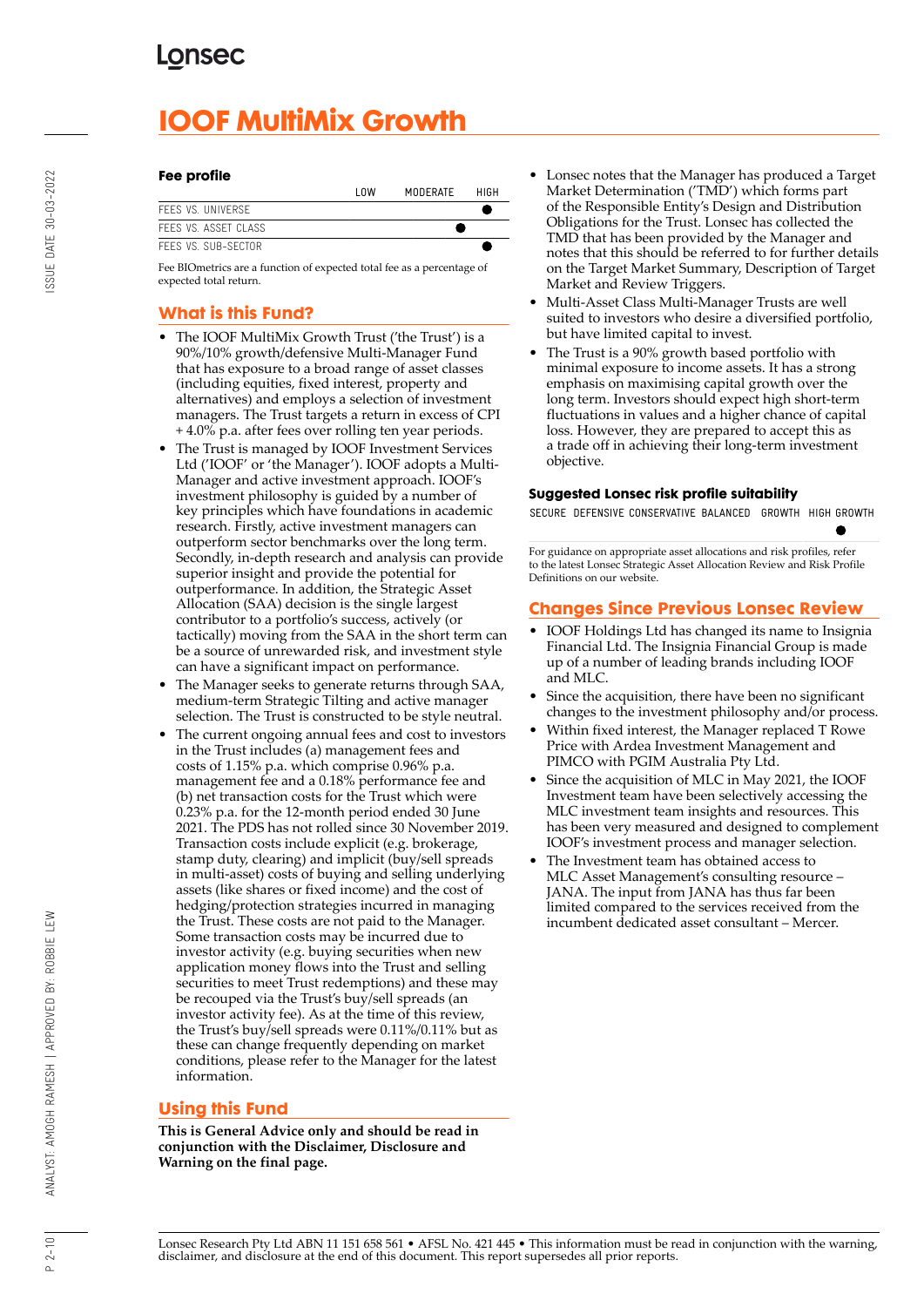# **IOOF MultiMix Growth**

## **Lonsec Opinion of this Fund**

#### **People and resources**

- In May 2021, Insignia Financial Ltd (ASX code: IFL) completed its transaction agreement with the National Australia Bank (ASX Code: NAB) to acquire 100% of the MLC wealth management business. Upon finalisation of this transaction, the investment resources and personnel have begun working together to manage their respective products. With both businesses having significant experience in investment management, there are positive synergies meaning the collaboration has been additive to both parties. Further, there have been minimal disruptions to investment processes or personnel. Lonsec believes this process was professionally managed and has therefore resulted in a smooth transition and ongoing function for both businesses. Reporting lines, roles and responsibilities remain clear and undisrupted.
- The investment team is led by CIO Dan Farmer and further succession planning efforts also saw the appointment of Stanley Yeo as Deputy CIO and Head of Equities. Farmer previously managed the Australian equities portfolios at IOOF, and prior to joining the organisation, was Senior Executive Investments at Telstra Super. Lonsec believes that Farmer possesses the appropriate experience and skills to lead the team and has skilfully navigated the changes that have arisen from the MLC/Insignia Financial Ltd merger.
- The team consists of 22 people in total, other than Farmer and Yeo. The rest of the team comprises six heads of asset class/implementation, one head of governance, five portfolio/asset managers, one asset allocation manager, three performance analysts, three implementation analysts and one governance specialist. IOOF does not have resources solely dedicated to managing the diversified Trusts, which are the responsibility of Yeo.
- IOOF relies on the services of an external asset consultant, Mercer, when formulating individual strategies. Mercer provides ad-hoc advice and is an important input in terms of formulating strategic asset allocation and strategic tilting. Lonsec views Mercer as well-equipped to provide guidance and advice to the team. Lonsec believes there is a balance to be struck by the Manager when considering advice from Mercer whilst maintaining full discretion over portfolio management decisions. Pleasingly, their working relationship appears collaborative but this will continue to be an area of focus for Lonsec in future reviews.
- The Manager's variable remuneration structure is measured against individual asset sector benchmarks and peer group comparisons and is linked to rolling one and three-year performance periods. Lonsec considers this to be a reasonable alignment with short and medium-term performance, however less so with longer-term objectives in high risk profile funds managed by the team. IOOF allows members of the investment team to receive their bonuses (up to 100% base) in IFL shares. Lonsec views this change positively and believes it promotes further alignment and retention across the team. Lonsec understands the scheme is available to more senior investors Farmer and Yeo have additional locked-up

periods for three years with respective tenure and performance hurdles in place.

## **Asset allocation**

- IOOF has a clearly defined SAA process that is segregated into three primary steps: 1) Develop risk and return estimates and ensure they are consistent with the Trust's guidelines, 2) Stress test the predefined asset allocation under various different scenarios, 3) Implement the desired allocation across the portfolio. Lonsec believes the overall SAA process is reasonably intuitive and pragmatic, and not unlike peers in this sector.
- IOOF also employs a 'Strategic Tilting' framework whereby occasional deviations from long term SAA are made when the Manager views markets to be at extremes of mispricing. Lonsec is supportive of this approach, believing it may provide a basis for improving the risk/return outcome for investors. Furthermore, Lonsec is encouraged by IOOF introducing dedicated resourcing to the asset allocation process.
- In recent years, Lonsec has noticed a more concerted effort to conduct more regular reviews of the static SAA benchmarks. Lonsec has been supportive of this effort, as the active approach to SAA provides not only a source of value add (or loss minimisation in down markets) but also encourages innovation (new asset classes and strategies), well-developed insights and more timely adoption of market innovations and emerging trends.
- In February 2021, the Manager undertook its SAA review with Mercer and no changes were made. Of note, the SAA review with Mercer is conducted every three years and every other year the SAA review is conducted internally.

## **Research approach**

- IOOF's research process integrates both quantitative and qualitative factors. The quantitative process is used to establish specific risk/return objectives at both the Trust and sector level and also to assist in the screening, modelling and identifying investment managers that in aggregate have the attributes to construct a blended portfolio to meet a specific return and risk target. Overall, Lonsec considers IOOF's manager research process to be detailed and transparent.
- IOOF's research process aims to establish a narrow universe of funds that have been filtered by various criteria including IOOF's house views on suitable styles of managers for given asset classes and managers rated highly by Mercer. While Lonsec has a positive view of the depth and breadth of Mercer's domestic and global investment manager coverage, Lonsec is mindful of increased turnover within Mercer's Manager Research Boutique (MRB) over recent years. Combined with IOOF's sector specialist model, Mercer's MRB has allowed the Manager to undertake research across a broader range of underlying managers and strategies. Stability at Mercer will be important to IOOF and the Trust's management.
- Pleasingly, IOOF has a well-developed list of designated backup managers in the event of an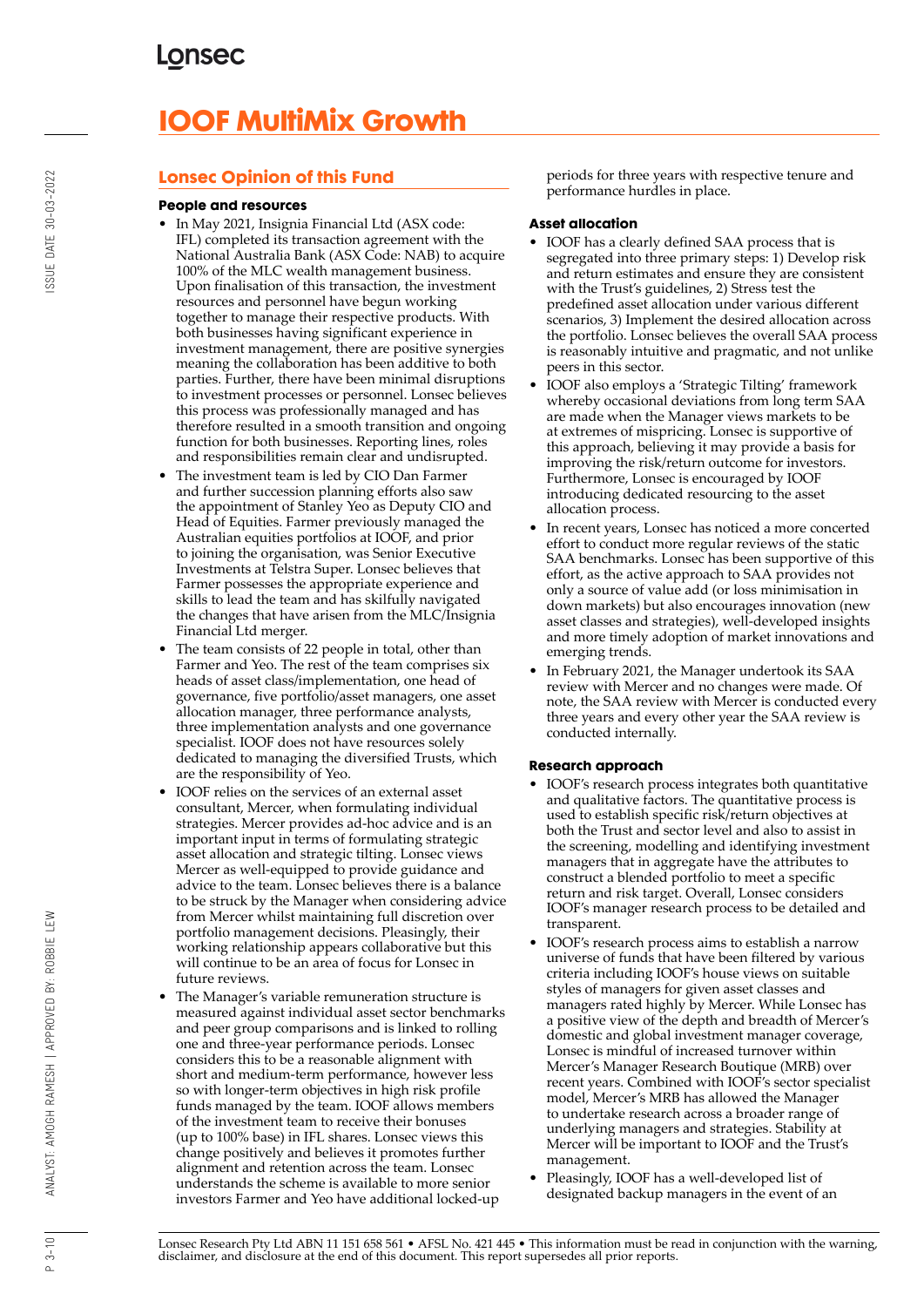# **IOOF MultiMix Growth**

adverse scenario eventuating (i.e. key Portfolio Manager departing). Lonsec looks favourably on multi-manager strategies having well-formulated contingency plans, believing it to be consistent with industry 'best practice'.

## **Portfolio construction**

- IOOF's portfolio construction process is largely dependent on its desired level of volatility, its macroeconomic assessment of markets and its underlying manager research effort. Initially, individual sector specialists are responsible for constructing their individual sleeves of the portfolio, with an optimisation process taking place separately at the headline fund level.
- Pleasingly the Manager has opted to diversify its underlying exposures across a wide array of individual asset classes, notably, equities, fixed interest, listed and unlisted property and alternatives. Lonsec looks favourably on multi manager offerings diversifying their underlying asset class selection, believing it can promote a wider source of alpha generation.
- Lonsec considers it necessary to have a robust compliance culture and well-integrated backoffice infrastructure to adequately manage internal mandates. In this regard, Lonsec believes IOOF is capable of managing these mandates but will continue to reassess this aspect in future reviews.

## **ESG Integration**

- The Manager has articulated a commitment to the integration of ESG within their investment process with evidence of a policy framework and public positioning. The ESG policy is freely available on the firm's website. Overall Lonsec views the strength of this commitment to be in line with peers.
- The level of disclosure with respect to the Manager's proxy voting policy and voting outcomes is in-line with peers with a limited policy framework. While reporting on voting decisions is publicly available, the reporting is lagging peers. The Manager does not provide any details on engagement policy or engagement outcomes.
- There is clear evidence of ESG incorporation when selecting a manager. Elements of ESG are visible throughout the product design process. High-level monitoring of ESG characteristics at the manager level is evident. Overall ESG integration within the investment process is in-line with peers.
- The lead portfolio manager demonstrates an ability to engage on broad ESG topics and the Manager has a systematic approach to track engagement outcomes. ESG is integrated across the majority of the portfolio. The Manager has an observable approach to performing detailed look-through ESG analysis of underlying holdings. Overall, on a peer relative basis, Lonsec considers the overall level of ESG integration within the Trust to be low to moderate.

#### **Risk management**

- Lonsec has been satisfied with the structure of the risk management functions embedded within the investment process. While continually evolving, the Manager has integrated compliance systems that enable underlying mandates to be implemented to ensure compliance with their predefined guidelines.
- Underlying managers are typically accessed via separately managed accounts enabling IOOF to tailor mandates to its requirements, e.g. maximum stock bet limits or maximum cash holdings. Lonsec considers this a positive structure as it can facilitate tighter portfolio construction, better product design control, the opportunity for better pricing, improved tax efficiency for investors and the ability to manage implementation and transitions more efficiently.
- IOOF closely monitors manager portfolios and weightings on a daily basis and investigates daily any excess return outliers exceeding the 99% confidence level. In Lonsec's opinion, ongoing mandate monitoring is very important within the Multi-Manager structure, as it is just as critical for underlying managers to be adhering to their investment process as it is that the process is of high quality.
- The Product Operational Accounting and the Office of the Responsible Entity undertakes operational due diligence on potential investment managers and undertakes annual reviews of the operational risks associated with employed managers. Lonsec views this positively as it reduces the workload of Portfolio Managers and improves specialisation.
- The team is continuing to improve the transparency of the underlying portfolios, and have added these portfolios into Bloomberg PORT and FactSet.

## **Performance**

- To 31 January 2022, the Trust returned 12.2% p.a. and 10.6% p.a. net of fees over three- and five- years, respectively.
- Compared to peers, the Trust's three- and five-year net returns were above the peer median respectively. Pleasingly, the Trust's volatility and maximum drawdown were considerably below the peer median over the corresponding periods. This has led to a riskadjusted return (as measured by the Sharpe ratio) well above peers over the three- and five-years to 31 January 2022.
- The defensive alternatives portfolio outperformed its bond benchmark with strong performance from private debt. The international equities portfolio underperformed its benchmark due to its overweight to emerging markets.

## **Overall**

• Lonsec has maintained the Trust's **'Recommended'** rating following its most recent review. The rating reflects the high regard and conviction for the experience and calibre of the investment team. The rating is also underpinned by Lonsec's positive view of the Trust's robust and repeatable investment process. Notably, the increased resourcing post integration of the OnePath team provides a further depth of expertise within investment management, asset allocation and risk management.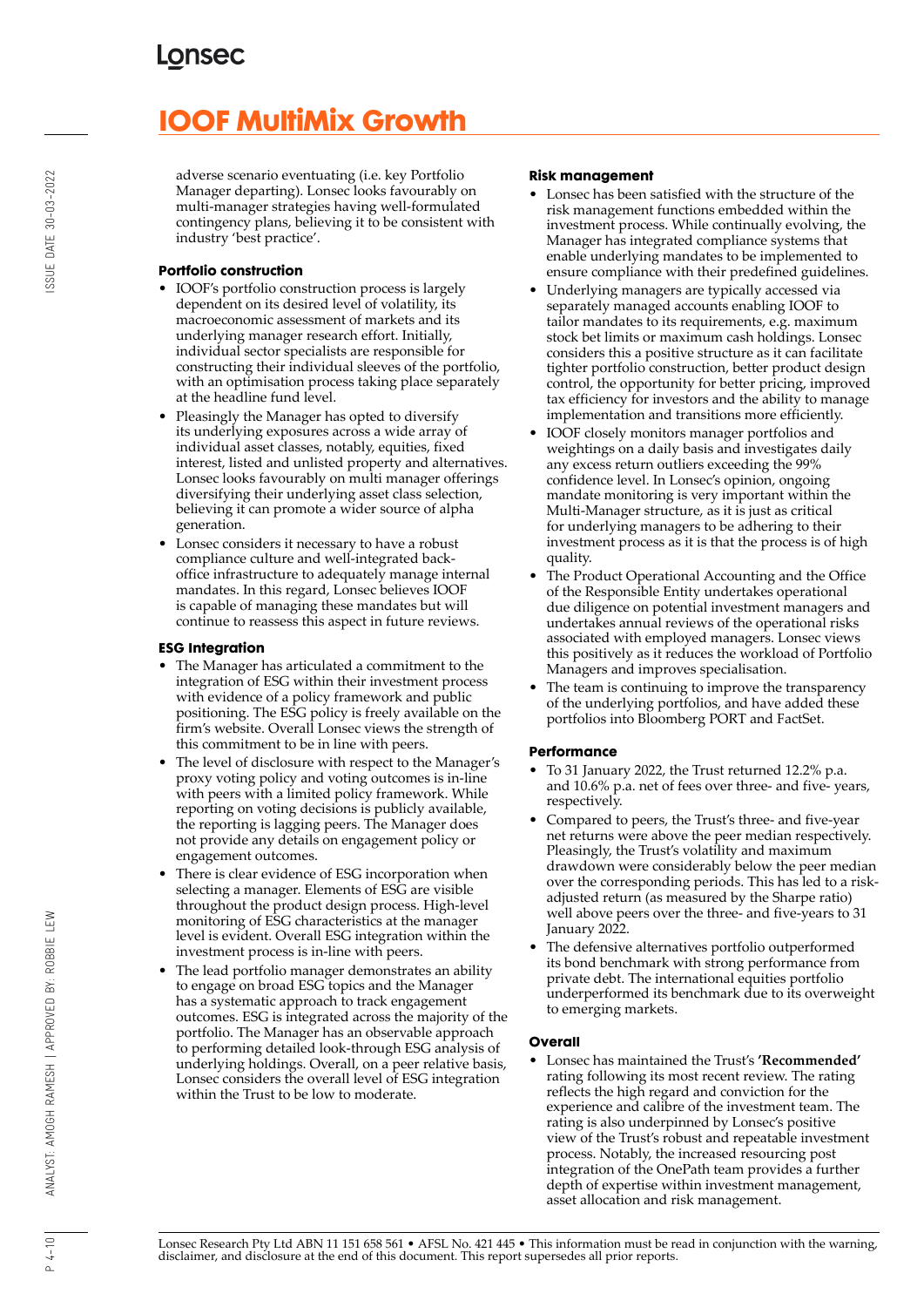# **IOOF MultiMix Growth**

• Considering the integration of MLC is expected to be a multi-year journey, Lonsec will be closely monitoring the degree of collaboration and realised synergies.

## **People and Resources**

#### **Corporate overview**

Insignia Financial Ltd ('Insignia Financial') is a wealth management company offering products and services across; financial advice and distribution, portfolio and estate administration and investment management.

Insignia Financial is listed on the Australian Stock Exchange (ASX code: IFL). As of 31 December 2021, Insignia Financial had \$325.8bn in Funds Under Management and Administration.

These services are operated through a suite of brands including; IOOF, Shadforth, Lonsdale, Bridges Financial Services, Consultum Financial Advisers, M3 Financial Services, RI Advice, Australian Executor Trustees.

#### **Size and experience**

|                     |                                                                      | ㄴ^! ㄴ!\!ㄴ!!ㄴㄴ<br>INDUSTRY / |
|---------------------|----------------------------------------------------------------------|-----------------------------|
| <b>NAME</b>         | POSITION                                                             | <b>FIRM</b>                 |
| DANIFI FARMER       | CIO                                                                  | 26/12                       |
| STANI FY YFO        | HFAD OF EQUITIES AND<br>DEPUTY CIO                                   | 22/11                       |
| MANISH UTREJA       | PORTEOLIO MANAGER<br>SMART CHOICE AND<br><b>HEAD OF ALTERNATIVES</b> | 22/2                        |
| SIMON GROSS         | <b>HFAD OF PROPERTY</b>                                              | 42/18                       |
| MARK D'ARCY-BEAN    | ASSFT MANAGER                                                        | 36/3                        |
| OSVALDO ACOSTA      | HEAD OF FIXED<br><b>INTEREST ASSETS</b>                              | 21/5                        |
| MARK NORDIO         | SENIOR MANAGER -<br><b>FIXED INTEREST ASSETS</b><br>AND STRATEGY     | 28/2                        |
| PAUL CRISCI         | PORTFOLIO MANAGER<br>(AUSTRALIAN EQUITIES)                           | 22/4                        |
| <b>I IAM WILSON</b> | PORTFOLIO MANAGER<br>(GLOBAL EQUITIES)                               | 18/2                        |
| <b>KERRY DUCF</b>   | <b>HFAD OF ASSFT</b><br>ALLOCATION                                   | 34/2                        |
| SIDNEY CHONG        | ASSET ALLOCATION<br>MANAGFR                                          | 31/2                        |

The investment team is further supported by Head of Investment Execution Rhodri Payne and Head of Portfolio Implementation David Djukanovic who has three additional members in his team.

The investment team conducts qualitative and quantitative research and provides overall data support and recommendations to the six-member Investment Management Committee ('IMC'). The IMC ultimately considers and approves asset allocation decisions and manager appointments.

The IMC meets bi-monthly or more frequently if required, and comprises Anthony Hodges (Chairman and External Member), Denise Allen and Mary-Anne Nunan (External Members). Daniel Farmer (CIO), Stanley Yeo (Deputy CIO) and Manish Utreja (Head of Alternatives). Osvaldo Acosta has been appointed as Secretary.

Back-office functions are performed by IOOF's Investment Operations Team. Compliance monitoring, custody, unit pricing, registry and financial reporting functions are outsourced to various parties including Insignia Financial and BNP Paribas; while transition management and implementation are performed by a panel of transition managers including Citi, Macquarie, UBS and State Street.

#### **Remuneration**

The investment team is rewarded with a combination of base salary and variable bonus. 70% of the bonus is assessed on fund performance relative to the relevant peer group over one and three year periods, with the other 30% awarded on qualitative factors such as team contribution and client servicing. Members of the investment team may choose to receive their bonus (up to 100% of the base salary) in IFL shares.

#### **Asset consultant**

**EVPERIENCE** 

IOOF has appointed Mercer as its primary external asset consultant since July 2017. The Manager will seek Mercer's consultancy services when performing due diligence on prospective and currently appointed underlying managers, designing neutral benchmarks, stress testing and performing various other risk management functions. Mercer will also provide strategic tilting advice.

## **Asset Allocation**

#### **Strategic asset allocation**

IOOF conducts a formal review of this Trust's SAA on an annual basis. The SAA decision is the single largest contributor to a portfolio's success and is critical for linking the Trust's objectives to investment opportunities. The Manager broadly identifies this process as having two stages. The first involves deciding the broad asset class exposure (core assets). The second stage involves deciding performance enhancing exposures (sub-sectors of core assets and illiquid assets). The process combines both qualitative and quantitative inputs and leverages the resources of Mercer.

IOOF utilises the Mercer Capital Market Simulator, a forecasting and simulation model which allows the integration of multiple global economies, granular analysis on fixed interest assets and rigorous testing of asset models. Mercer's SAA process also involves the Global Portfolio Toolkit, which undertakes risk-based scenario analysis.

Having identified an asset allocation that broadly meets the Trust's objectives, stress testing is applied to review performance under various macroeconomic conditions. This includes different inflationary and GDP environments, as well as extreme equity market simulations. This quantitative input is overlayed with IOOF's qualitative judgement, allowing the Manager to impart their views on the SAA.

The SAA is set from a long term perspective and reviewed on a periodic basis to ensure it remains appropriate. Peer group considerations are taken into account when setting the SAA, however other factors such as potential asset classes are also considered. The following table summarises the current benchmark asset allocations and the bands in which TAA can be implemented as of 31 December 2021:

Lonsec Research Pty Ltd ABN 11 151 658 561 • AFSL No. 421 445 • This information must be read in conjunction with the warning, disclaimer, and disclosure at the end of this document. This report supersedes all prior reports.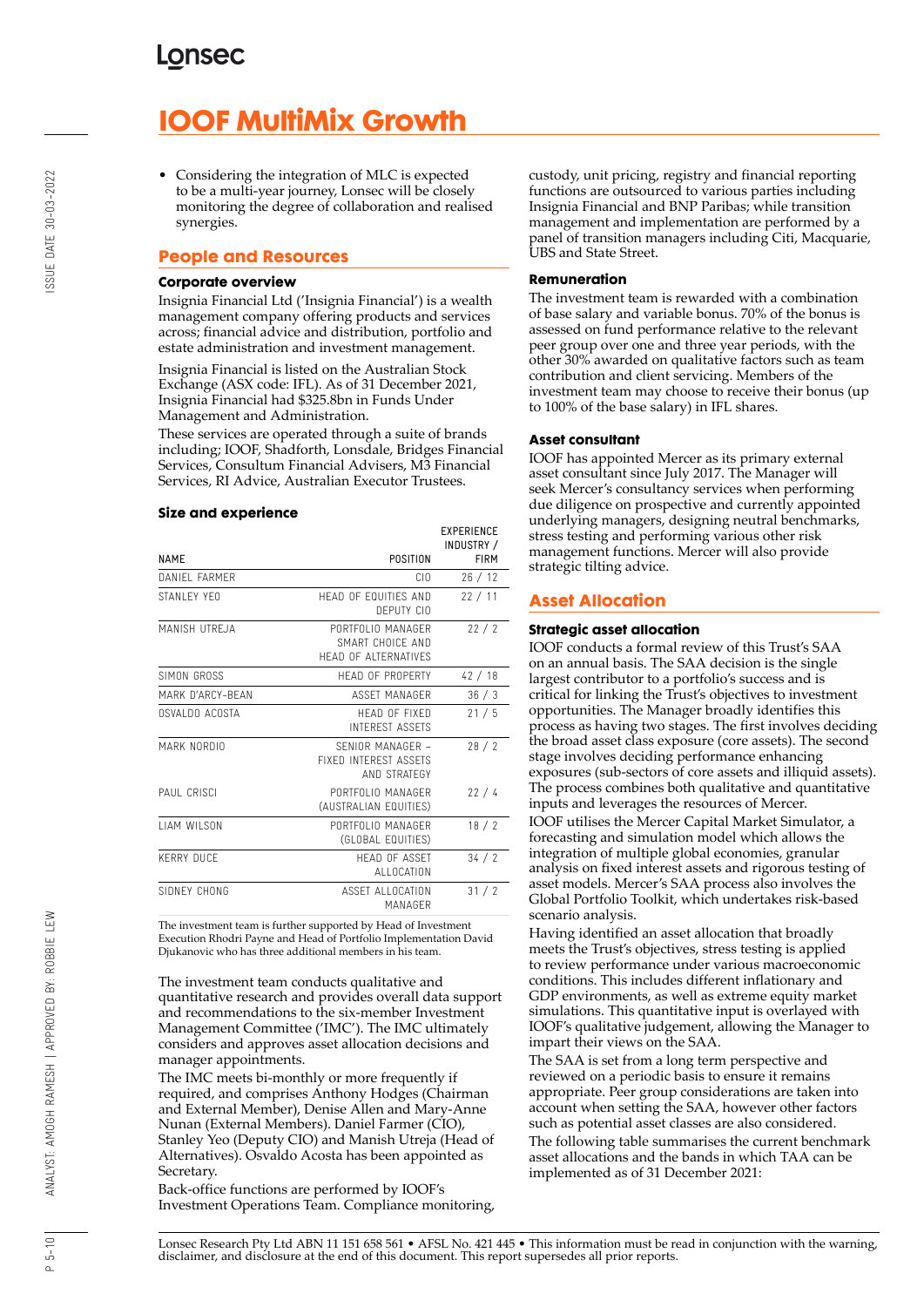# **IOOF MultiMix Growth**

#### **Asset allocation**

| ASSET CLASS                                           | SAA<br><b>BENCHMARK</b> | MIN | MAX | <b>CURRENT</b><br>ALLOCATION |
|-------------------------------------------------------|-------------------------|-----|-----|------------------------------|
| AUSTRALIAN FOUITIFS                                   | 31%                     | 20% | 45% | 30.4%                        |
| GLOBAL FOUITIES                                       | 37%                     | 25% | 50% | 36.3%                        |
| <b>AUSTRALIAN PROPERTY</b>                            | 8%                      | 0%  | 25% | 8.2%                         |
| GLOBAL PROPERTY                                       | 3%                      | 0%  | 25% | 2.9%                         |
| GROWTH ALTERNATIVES                                   | 11%                     | 0%  | 25% | 12.2%                        |
| DIVERSIFIED FIXED INTEREST<br>(AUSTRALIAN AND GLOBAL) | 6%                      | 0%  | 20% | 4.9%                         |
| DEFENSIVE ALTERNATIVES                                | 3%                      | 0%  | 15% | 4.0%                         |
| CASH                                                  | 1%                      | 0%  | 15% | 1.1%                         |

#### **Tactical/Dynamic asset allocation**

IOOF believes that traditional TAA (comprising a small number of asset class decisions) can be a source of unrewarded risk to investors. As such, IOOF engage in 'Strategic Tilting', or Dynamic Asset Allocation (DAA), whereby occasional deviations from SAA can be made when markets are at extremes. This approach is based on the Manager's view that occasionally, markets exhibiting periods of extreme over and undervaluation present opportunities to buy assets cheaply or reduce risk by selling assets that are overvalued. This is distinct from TAA, as it specifically aims to capture the price adjustment associated with long-term mean reversion. Strategic tilting decisions will have regard for a wide range of information sources, including advice from Mercer, monitoring of hedge funds, and market material from external research houses, investment banks and brokers.

#### **Research Approach**

#### **Overview**

IOOF's integrated quantitative and qualitative investment process aims to establish a narrow universe of funds that have been filtered by various criteria including IOOF's house views on suitable styles of managers for given asset classes and managers rated highly by Mercer. Qualitative research then focuses on the firm's background and history, the key people and resources, investment style and strategy, portfolio construction, and constraints.

#### **Screening of Managers**

IOOF places a strong emphasis on active risk budgeting when in the Portfolio Construction process, and therefore identifies the type of managers/mandates required to fulfil particular roles within the available tracking error budget. As such, managers who would be unlikely to fulfil a certain role within the portfolio will be screened out. This approach allows IOOF to minimize the universe of products to a manageable size rather than considering all available managers in each asset class. For example, IOOF's house view on Australian equities is that well-resourced active managers, with strong alignment of interest between investment staff and investors with relatively low funds under management, are most likely to outperform, and so will dedicate the research effort to these types of managers as opposed to the entire Australian equity universe.

IOOF also has access to Mercer's Global Investment Manager Database ('GIMD') to enhance the scope of their research capability and as an additional tool for filtering to identify the most suitable funds. GIMD is an online database that encapsulates information ranging from manager research notes, historical performance statistics, ideas emerging in other markets, and economic research on approximately 5,300 managers and 26,000 funds.

Typically, IOOF will focus its research on managers rated B+ or higher by Mercer. However, the discovery of managers may be sourced through any source including Mercer, directly by IOOF, through existing networks and contacts with other industry participants, such as managers, consultants or superannuation plan operators. The IOOF investment team are encouraged to have a wide opportunity set for investment ideas.

#### **Research focus**

The list of potential managers identified as research priorities by the screening process will then be subject to additional research by the IOOF team before they can be included in a portfolio. This 'double' layer of manager research typically ensures that final funds in the portfolios have undergone a rigorous review process.

IOOF undertakes a mix of both qualitative and quantitative research. From a qualitative perspective, IOOF considers factors such as the firm's background and history, financial position, the calibre of key decision makers and the depth of available resources, investment strategy and style, idea generation and portfolio construction processes and implementation constraints. The types of quantitative analysis conducted will include various types of performance, return and style based analytics and various types of portfolio holdings based attribution, and risk factor analytics.

## **Portfolio Construction**

#### **Overview**

IOOF's primary objective with respect to the determination of manager weightings is to achieve a style neutral portfolio free from any undesired systematic style, capitalisation or other factor biases relative to the relevant benchmark. Manager weightings are also determined via an assessment of contribution to total active risk to ensure no one manager has a disproportionate expected contribution. However, a manager's contribution to total active risk is not considered in isolation but with reference to the correlation of its excess returns with other managers and the objective of the product.

To summarise the actual portfolio construction process, in the first instance, active risk and return targets are set for the Trust's risk profile. The tracking error or risk budget is then apportioned between allowable asset classes based on IOOF's house views of the available risks and opportunities. Finally, managers are selected and blended to fill the risk budget, with each manager's contribution to risk being commensurate with their expected contribution to the alpha target. The number and style of managers within each asset class are also pre-determined according to IOOF's house view. Manager blending is conducted following both qualitative and quantitative assessments. The qualitative analysis includes a comparative analysis of each manager and the diversification benefits they offer.

Quantitative analysis includes factors such as;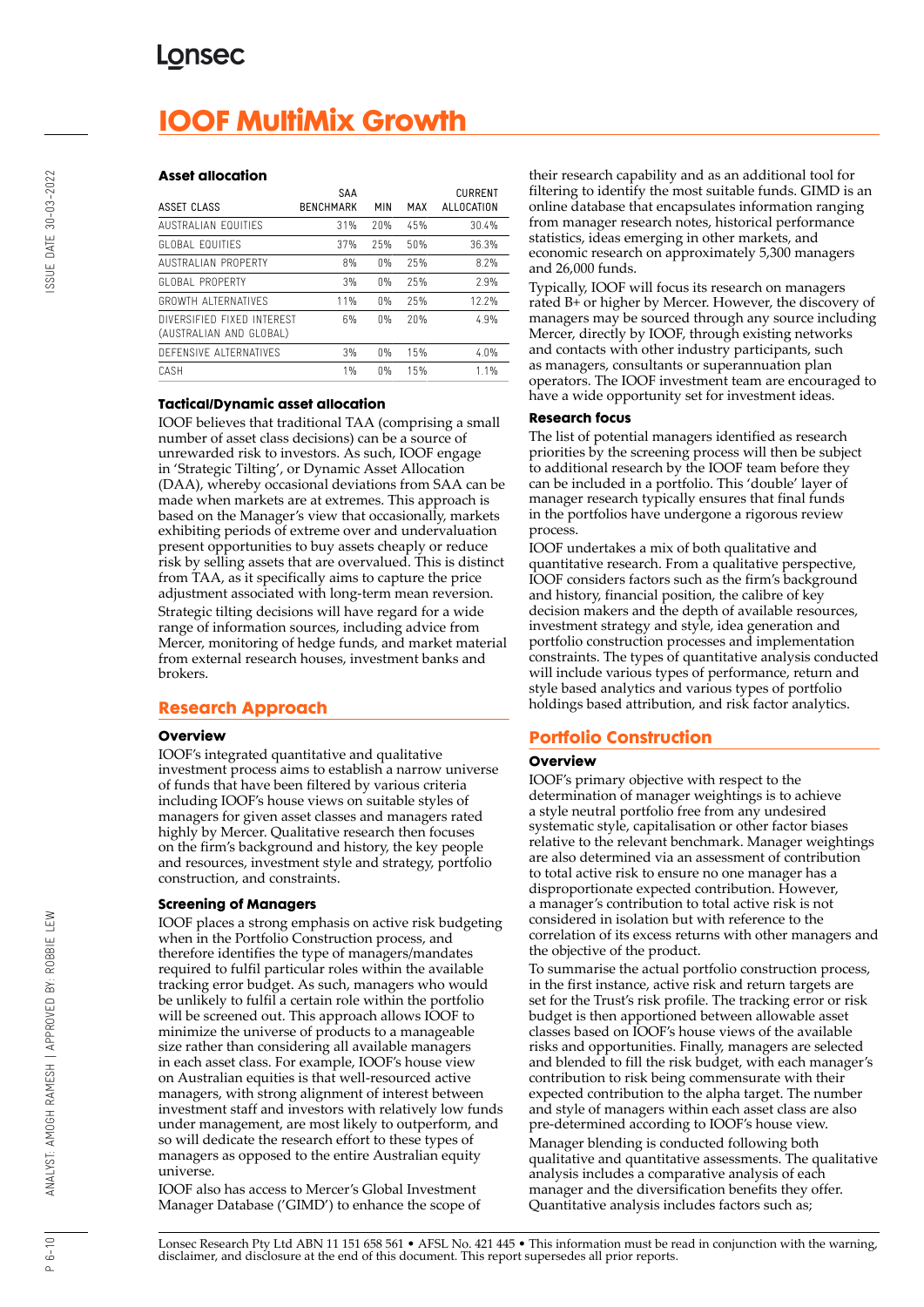# **IOOF MultiMix Growth**

correlation, historical returns, style biases, capitalisation analysis, regression analysis and various risk analytics. Prior to submitting a manager recommendation to the IMC, the recommendation is peer-reviewed by the Investment Manager Peer Review Group. This group consists of senior investment professionals (Chief Investment Officer and Portfolio Managers) that are ultimately responsible for the review of manager proposals before being formally considered by the IMC. This ensures any manager proposal to the IMC has been rigorously peer-reviewed as a means of quality control and to minimise individual bias and subjectivity. It is also a means to consider the manager proposal in a total portfolio context.

## **Underlying manager allocation**

The following summarises the underlying managers within the Trust as of 31 December 2021. Consistent with IOOF's aim of broad style neutrality, there is a selection of managers with varying investment styles within each asset class.

#### Australian Equities

- Northcape Capital
- Legg Mason Martin Currie
- Boutique Manager Portfolio Bio Science Managers,
- Selector Investment Management
- Vinva Investment Management Ltd
- AllianceBernstein L.P.
- OC Funds Management
- Acorn Capital
- Quest Asset Partners
- Invesco Australia

## Global Equities

- Antipodes Global Investment Partners
- Wellington Management Company, LLP
- Alphinity
- TT International
- EAM Investors
- THB International
- Northern Trust
- Royal London

## Australian Listed Property

- Fidante Partners
- Legg Mason Martin Currie
- Global Listed Property
- Pendal
- Cohen & Steers Capital Management, Inc.
- Resolution Capital Limited
- Australian Unlisted Property
- IOOF Investment Services Ltd
- Australian Fixed Interest
- Janus Henderson Global Investors
- Western Asset Management
- Ardea Investment Management
- Metrics Credit Partners

## Global Fixed Interest

- PGIM Australia Pty Ltd
- Brandywine Global Investment Management
- Bentham
- Stone Harbor
- Western Asset Management
- Alternatives Growth
- Pantheon Ventures (Guernsey) Ltd
- Benefit Street Partners
- Riverstone Holdings LLC
- The Blackstone Group
- LGT Capital Partners
- Mount Kellett Capital Partners, L.P.
- nabInvest Capital Partners Pty Ltd
- Newbury Partners LLC
- Performance Equity Management, LLC
- Continuity Capital Partners Ltd
- Perry Partners International Inc.
- ONCAP
- CHAMP Group
- Warburg Pincus
- Metrics Credit Partners
- Berkshire

#### Alternatives – Defensive

- Infrastructure Capital Group
- EIG Global Energy Partners
- GSO Capital Partners
- Highstar Capital
- Pinebridge
- Metrics Credit Partners
- Palisade Investment Partners
- Tanarra
- Cash
- Janus Henderson Global Investors
- IOOF Investment Services Ltd
- Pendal

## **Risk Management**

## **Risk limits**

All underlying managers are subject to constraints as specified in an investment management agreement. Most underlying managers are accessed via separately managed accounts. This enables IOOF to tailor mandates to its requirements, for example, maximum stock bet limits or maximum cash holdings. The risk tools employed by IOOF include Bloomberg, Factset, and BARRA. Risk analysis is also completed by Mercer, whenever a change to the portfolio is proposed.

#### **Risk monitoring**

The IOOF investment manager monitoring process consists of a number of prescribed stages. This includes the review of monthly investment reports, review of quarterly manager questionnaires, formal quarterly manager interviews, quarterly manager review notes, ongoing quantitative performance analytics, and ongoing review of external research. Quarterly Manager Questionnaires cover not only risk and performance but also any changes or developments in people or processes. Formal manager interviews (and site visits where practical) are also conducted on an ad-hoc basis where required.

Manager weightings are monitored on a daily basis and are rebalanced on an ongoing basis using

 $P 7 - 10$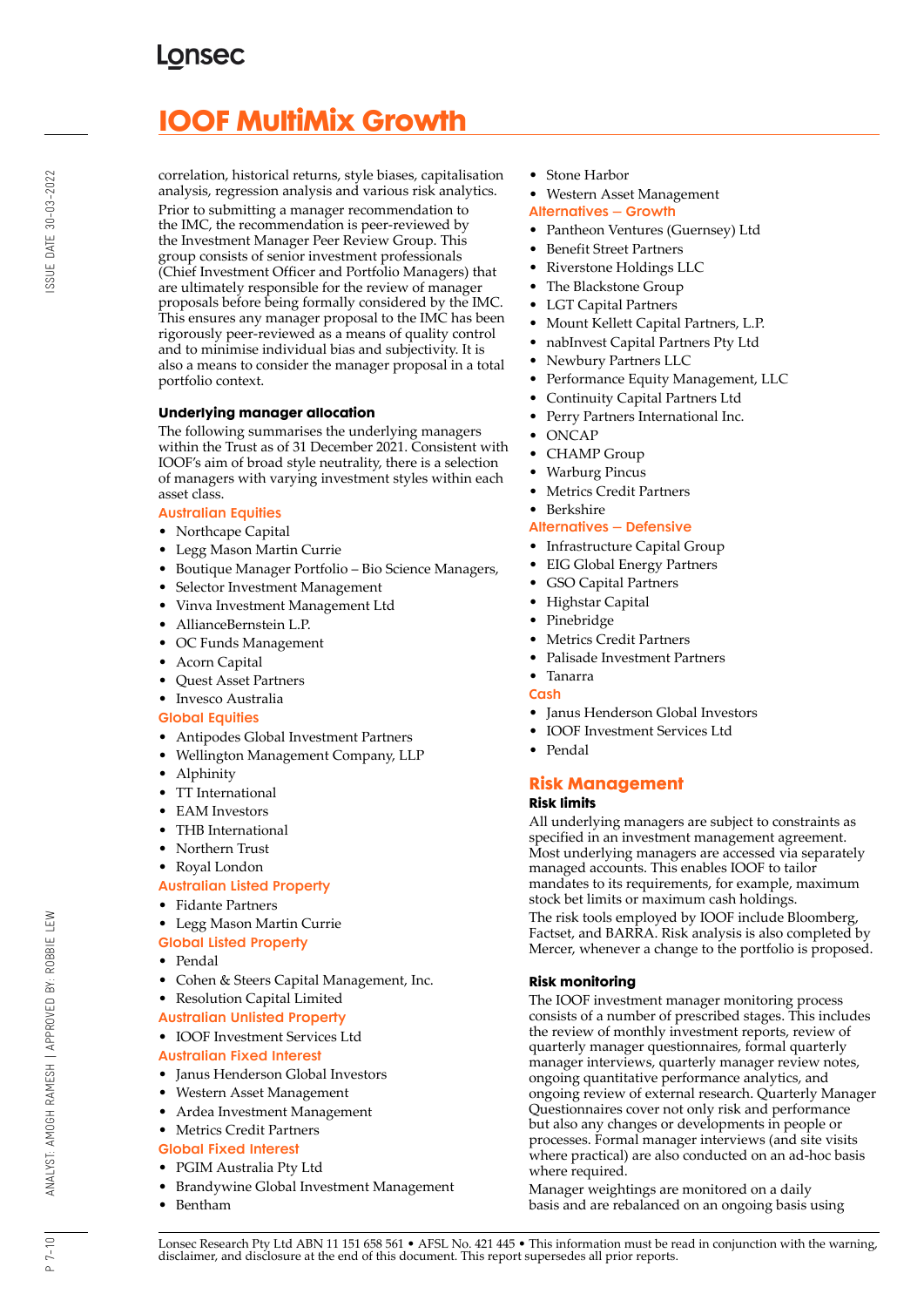# **IOOF MultiMix Growth**

cashflows. Using cashflows in this way means that active rebalancing of the portfolio is rarely required which minimises turnover and transaction costs/tax implications.

Product Operational Accounting and the Office of the Responsible Entity works with the Investment Team to review and assess the operational capabilities of all manager appointments.

This team also monitors, reviews and assesses the operational risks associated with employed Investment Managers on an annual basis.

Operational due diligence includes a review of the systems, policies, processes and resources managers have in place to monitor and manage operational risk exposures. Reviews typically focus on the below areas:

- Professional indemnity insurance
- Auditing Practices (with reference to GS007 requirements)
- Organisational structures
- Business Continuity Management
- Policy Summaries
- Risk Management Approaches
- Investment Compliance
- Breaches & Incidents

#### **Implementation**

Portfolio allocations are monitored daily and rebalanced as necessary (subject to a tolerance range of +/-3% at the asset class level and +/-5% at the manager level). Cashflows are actively used to rebalance the portfolio on an ongoing basis, so the tolerance bands are rarely breached. Cashflows are allocated using a proprietary cashflow management system which allows for straight through processing to underlying investment managers.

External transition managers are appointed from a panel at 'arms length' to ensure that objectivity is maintained. Custody, unit pricing, registry and financial reporting functions are outsourced to various parties including IOOF and BNP Paribas.

#### **Currency management**

The Manager has discretion in what portion of its underlying portfolio will be hedged back to the Australian Dollar. Consequently, returns will often be partially affected by movements in the Australian Dollar versus other currencies globally.

Currency hedging will typically take place within the underlying mandates, with the exception of the global equities asset class where currency hedging is undertaken via an overlay on the aggregate portfolio.

## **Risks**

**An investment in the Trust carries a number of standard investment risks associated with investment markets. These include economic, market, political, legal, tax and regulatory risks. Investors should read the PDS before making a decision to invest or not invest. Lonsec considers the major risks to be:**

#### **Market risk**

Investment returns are influenced by the performance of the market as a whole. This means that your investments can be affected by things like changes in interest rates,

investor sentiment and global events, depending on which markets or asset classes you invest in and the timeframe you are considering.

#### **Security and investment-specific risk**

Within each asset class and each fund, individual securities like mortgages, shares, fixed interest securities or hybrid securities can be affected by risks that are specific to that investment or that security. For example, the value of a company's shares can be influenced by changes in company management, its business environment or profitability. These risks can also impact on the company's ability to repay its debt.

#### **Currency risk**

Investments in global markets or securities which are denominated in foreign currencies give rise to foreign currency exposure. This means that the value of these investments will vary depending on changes in the exchange rate.

#### **Other risks**

Please refer to the Trust's PDS for more details on items identified by the Responsible Entity and Manager including Liquidity Risk, Counterparty Risk, Legal and Regulatory Risk.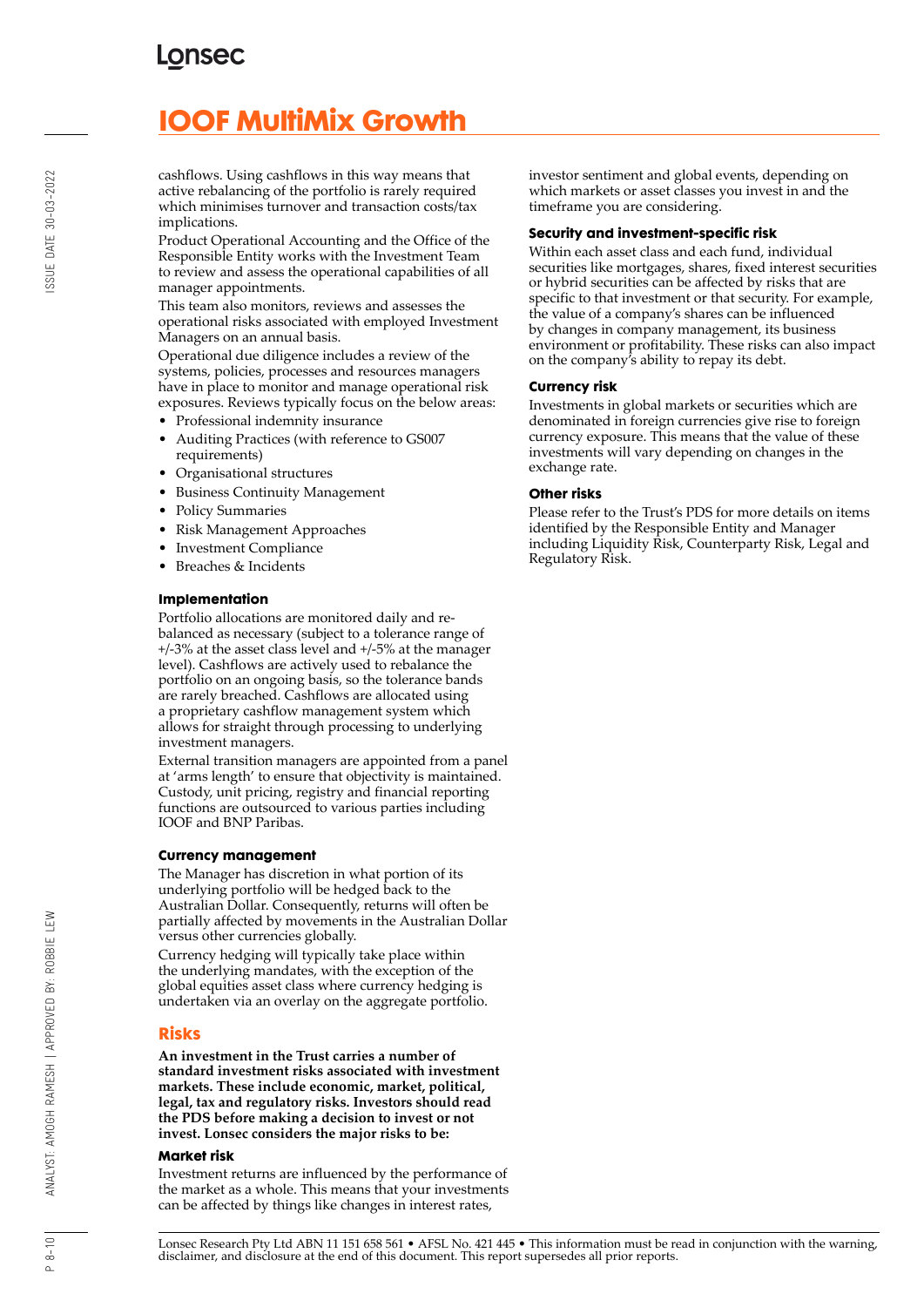# **IOOF MultiMix Growth**

## **Quantitative Performance Analysis - annualised after-fee % returns (at 31-1-2022)**

#### **Performance metrics**

| 1 YN SHIP YN HIMIDYD        |             |             |             |             |             |             |             |             |
|-----------------------------|-------------|-------------|-------------|-------------|-------------|-------------|-------------|-------------|
|                             | 1 YR        |             | 3 YR        |             | 5 YR        |             | 10 YR       |             |
|                             | <b>FUND</b> | PEER MEDIAN | <b>FUND</b> | PEER MEDIAN | <b>FUND</b> | PEER MEDIAN | <b>FUND</b> | PEER MEDIAN |
| PERFORMANCE (% PA)          | 13.70       | 13.50       | 12.21       | 10.44       | 10.57       | 8.83        | 11.15       | 10.21       |
| STANDARD DEVIATION (% PA)   | 6.15        | 7.46        | 9.16        | 12.50       | 8.04        | 10.47       | 7.67        | 9.11        |
| EXCESS RETURN (% PA)        | $-0.83$     | $-0.98$     | 0.36        | $-1.20$     | 0.02        | $-1.49$     | $-0.39$     | $-1.30$     |
| OUTPERFORMANCE RATIO (% PA) | 33.33       | 41.67       | 50.00       | 50.00       | 48.33       | 45.00       | 47.50       | 46.25       |
| WORST DRAWDOWN (%)          | $-3.22$     | $-3.84$     | $-13.06$    | $-18.80$    | $-13.06$    | $-18.80$    | $-13.06$    | $-18.99$    |
| TIME TO RECOVERY (MTHS)     | <b>NR</b>   | <b>NR</b>   | 8           | 10          | 8           | 10          | 8           | 9           |
| SHARPE RATIO                | 2.22        | 1.78        | 1.27        | 0.78        | 1.18        | 0.75        | 1.21        | 0.89        |
| INFORMATION RATIO           | $-0.41$     | $-0.51$     | 0.11        | $-0.31$     | 0.01        | $-0.50$     | $-0.17$     | $-0.43$     |
| TRACKING ERROR (% PA)       | 2.03        | 2.09        | 3.44        | 2.35        | 2.83        | 2.25        | 2.29        | 2.05        |

PRODUCT: IOOF MULTIMIX GROWTH

LONSEC PEER GROUP: MULTI-ASSET - 81-100% GROWTH ASSETS - MULTI-MANAGER PRODUCT BENCHMARK: LONSEC STRATEGIC MULTI-ASSET (TRADITIONAL) 90% GROWTH INDEX

CASH BENCHMARK: BLOOMBERG AUSBOND BANK BILL INDEX AUD

TIME TO RECOVERY: NR - NOT RECOVERED, DASH - NO DRAWDOWN DURING PERIOD

#### **Growth of \$10,000 over 10 years**



LONSEC STRATEGIC MULTI-ASSET (TRADITIONAL) 90% GROWTH INDEX





· IOOF MULTIMIX GROWTH

◆ LONSEC STRATEGIC MULTI-ASSET (TRADITIONAL) 90% GROWTH INDEX

**APEER MEDIAN** 

· PEERS

## **Quartile chart — performance**



**AIOOF MULTIMIX GROWTH** 

· LONSEC STRATEGIC MULTI-ASSET (TRADITIONAL) 90% GROWTH INDEX

N: NUMBER OF ACTIVE FUNDS

## **Quartile chart — risk**



**AIOOF MULTIMIX GROWTH** 

· LONSEC STRATEGIC MULTI-ASSET (TRADITIONAL) 90% GROWTH INDEX

N: NUMBER OF ACTIVE FUNDS